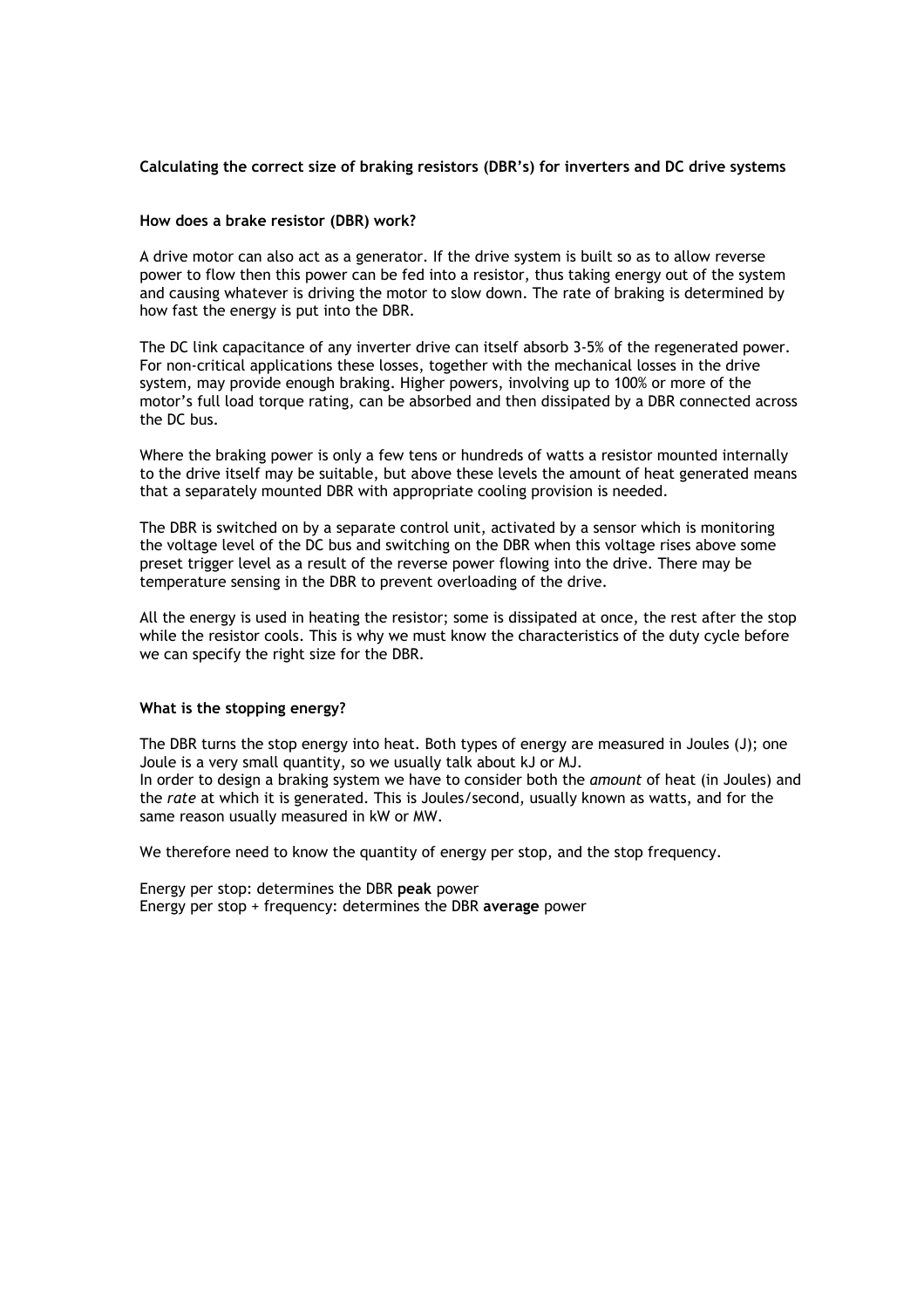We all have a good idea of what any given length, weight or time interval represents; this is usually not so for energy. By way of illustration here are some everyday examples:

| Man on a bicycle stopping:             | 2kJ               |
|----------------------------------------|-------------------|
| Lift with four people in it:           | 25kJ              |
| Car stopping from 50mph:               | 250kJ             |
| Flywheel 600mm x 300mm thick, 1500rpm: | 375kJ             |
| 40' container lowered on to a ship:    | 2 <sub>M</sub> J  |
| Articulated lorry from 65mph           | 15MJ              |
| London Underground train from 50mph    | 50 <sub>M</sub> J |

#### **How do you calculate the stopping energy put into a DBR?**

Stop energy (Remember friction, drag, etc all work in your favour) Remember first of all to convert everything into the right units: metres, kilograms, seconds and (for rotational energy) radians.

*Kinetic energy* =  $\text{m v}^2/2$ e.g. man on bicycle (60kg man, 20kg bicycle, 15mph 7m/s)

| $=$       | $80 \times 7 \times 7 / 2$ |
|-----------|----------------------------|
| $\approx$ | 2000J                      |
| $\approx$ | 2kJ                        |

 $Rotation$   $energy$  =  $J.w^2/2$ e.g. flywheel 600mm diameter x 300mm thick at 1500rpm (J is the moment of inertia of the flywheel)

> =  $(m.r^2 / 2) \times w^2 / 2$ =  $(rpr^2d \times r^2/2) \times w^2/2$ =  $(8000 \times p \times 0.34 \times 0.3/2) \times (2p \times 1500/60)^2/2$ ≈ 375,000J ≈ 375kJ

*Potential energy* = m.g.h e.g. crane with a10 ton container lowered 20m on to a ship

- $= 10,000 \times 10 \times 20$
- = 2,000,000J
- $= 2MJ$